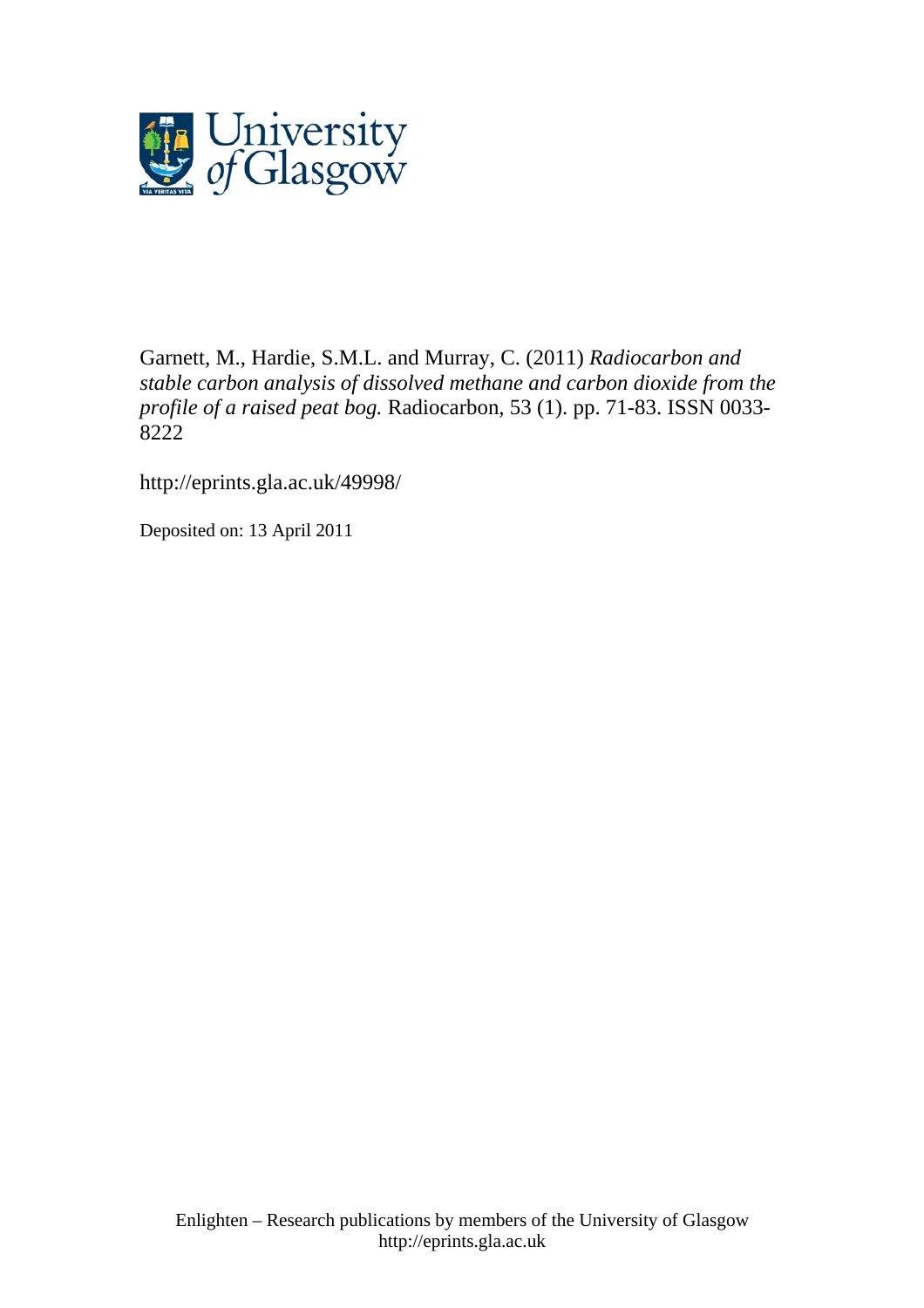# **RADIOCARBON AND STABLE CARBON ANALYSIS OF DISSOLVED METHANE AND CARBON DIOXIDE FROM THE PROFILE OF A RAISED PEAT BOG**

M H Garnett<sup>1,2</sup> • S M L Hardie<sup>3</sup> • C Murray<sup>1</sup>

**ABSTRACT.** We developed and tested a new method to separate  $CO<sub>2</sub>$  and  $CH<sub>4</sub>$  from bulk gas samples for radiocarbon and stable-carbon analysis that utilizes a zeolite molecular sieve. To validate the technique, tests were performed using a suite of standard gases, composed of  $CO<sub>2</sub>$  and  $CH<sub>4</sub>$  of distinctly different isotopic composition. We employed the method to investigate the carbon isotopic composition of samples of dissolved CO<sub>2</sub> and CH<sub>4</sub> collected *in situ* from the near surface to deep layers of an ombrotrophic raised peat bog. Results showed that the age of both the  $CO<sub>2</sub>$  and  $CH<sub>4</sub>$  components of the dissolved gases increased with depth from  $\sim$ 0–300 BP at 0.25 m to  $\sim$ 4000 BP at 4 m. CH<sub>4</sub> was mainly similar or slightly older in age compared to  $CO_2$ , with the greatest difference in ages occurring at 1 m depth where CH<sub>4</sub> was older by 430–615 yr. The  $\delta^{13}C$ values of CO<sub>2</sub> increased with depth from –12.4‰ and –8.0‰ at 0.25 m to +6.9‰ and +8.3‰ at 4 m, whereas the  $\delta^{13}C$  of CH<sub>4</sub> stayed in the range –58.4‰ to –70.6‰. The <sup>14</sup>C results from the deepest layers are consistent with a similar source for both gases. <sup>14</sup>C ages for the CO<sub>2</sub> component were younger compared to CH<sub>4</sub>, within the shallower depths of the peat bog ( $\leq 1$  m) and demonstrate the incorporation of acrotelm-derived respired  $CO<sub>2</sub>$  into the catotelm.

#### **INTRODUCTION**

Peatlands are sources of two of the most important greenhouse gases, carbon dioxide  $(CO<sub>2</sub>)$  and methane  $(CH<sub>4</sub>)$ . Given the vast quantities of carbon stored in global peatlands, understanding the production of these gases is of considerable importance and over recent years much research effort has been directed at understanding the peatland carbon balance by monitoring surface emissions of both CO<sub>2</sub> and CH<sub>4</sub> (Lansdown et al. 1992; Chapman and Thurlow 1996; Nykänen et al. 2003). Fewer studies have investigated the generation of these gases deep within the peat profile (Steinmann et al. 2008), which is clearly required for a more complete understanding of these systems. Even less has the radiocarbon  $(14)$  content of deep peat gases been investigated, yet such measurements provide valuable information on the age and source of both  $CO<sub>2</sub>$  and  $CH<sub>4</sub>$ , and the overall rate at which carbon is cycled.

The most extensive investigation of the carbon isotopic composition of dissolved  $CO<sub>2</sub>$  and  $CH<sub>4</sub>$  in deep peats reported so far has been by Clymo and Bryant (2008). They found that the <sup>14</sup>C ages of both  $CO<sub>2</sub>$  and  $CH<sub>4</sub>$  were broadly similar at most depths throughout the peat profile of a raised mire in Scotland, UK, although CH<sub>4</sub> was generally older than  $CO<sub>2</sub>$  above 4 m depth, but younger than CO2 below 4 m. Both dissolved gases were considerably younger than the bulk peat and dissolved organic carbon (DOC) extracted from the same depths. Modeling of the results suggested that diffusion was responsible for 99% of dissolved gas movement at that site.

In North American fens and bogs, Chanton et al.  $(2008)$  found that the  $14C$  concentrations of dissolved  $CO_2$  and  $CH_4$  were so similar that they suggested that analysis of  ${}^{14}CO_2$  alone could suffice as a proxy for <sup>14</sup>CH<sub>4</sub>. Chanton et al. (2008) and Chasar et al. (2000) found that both  $CO_2$  and CH<sub>4</sub> were either similar in age to DOC, or intermediate between the age of DOC and the surrounding bulk peat, in contrast to the results of Clymo and Bryant (2008). These findings highlight important differences between these peatlands, with hydraulic conductivity appearing to be an important factor in controlling the movements of the various peatland carbon pools (Chanton et al. 2008; Clymo and Bryant 2008).

<sup>1</sup>NERC Radiocarbon Facility (Environment), Rankine Avenue, East Kilbride G75 0QF, United Kingdom.

<sup>2</sup>Corresponding author. Email: M.Garnett@nercrcl.gla.ac.uk.

<sup>3</sup>Chemistry Department, Joseph Black Building, University of Glasgow, Glasgow G12 8QQ, United Kingdom; Present address: Scottish Crop Research Institute, Invergowrie, Dundee DD2 5DA, United Kingdom.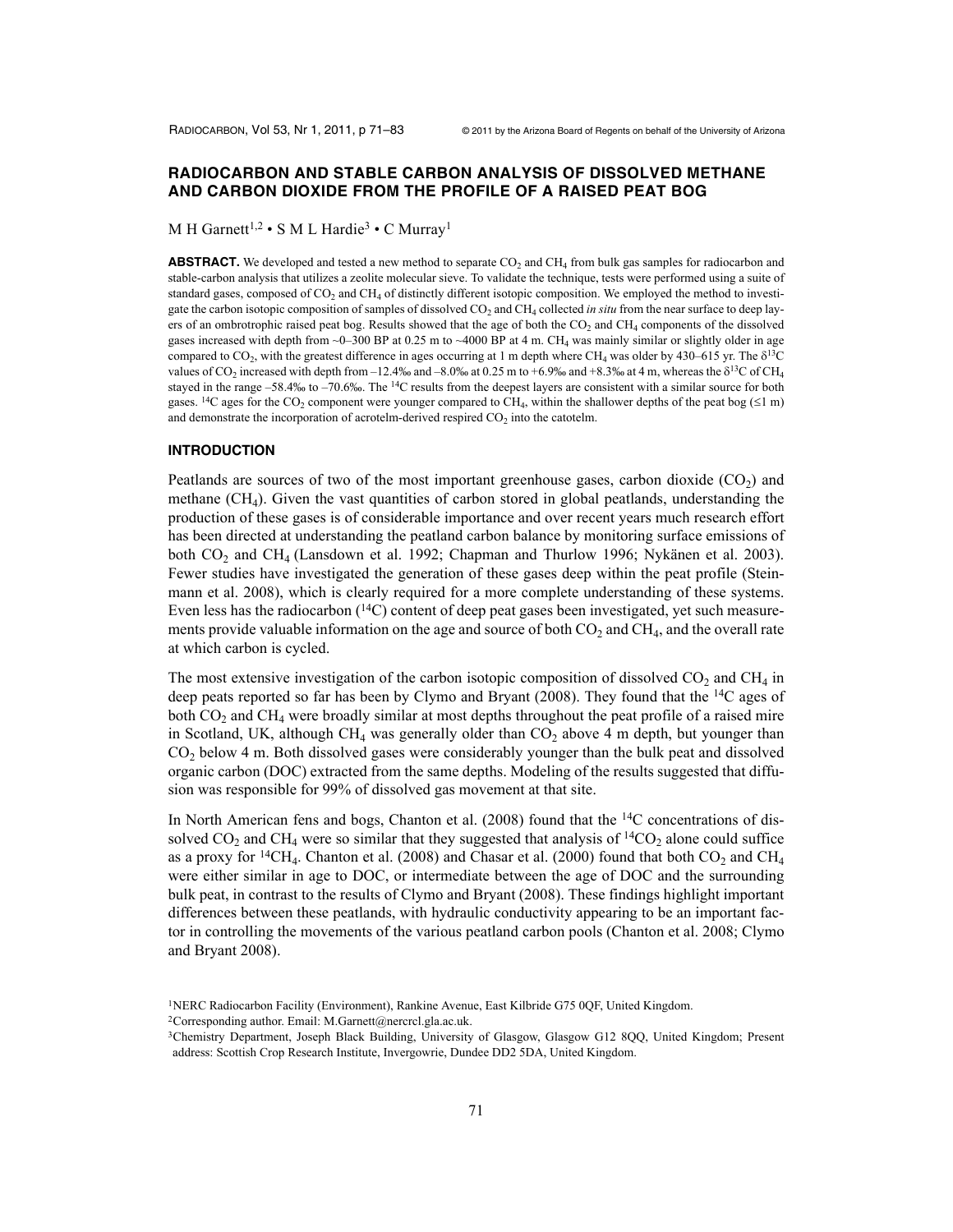Earlier studies investigating the <sup>14</sup>C content of dissolved  $CO<sub>2</sub>$  and CH<sub>4</sub> in peats were reported by Aravena et al. (1993) who found that  $CO_2$  and  $CH_4$  recovered from the same depth had similar <sup>14</sup>C ages, albeit at only the 3 depths from where the gases were analyzed. Furthermore, contrary to results from other studies, the age of dissolved gas samples did not consistently increase with depth as samples extracted from mid-depths were slightly younger than those above. Charman et al. (1999) investigated the <sup>14</sup>C composition of dissolved  $CO_2$  and  $CH_4$  in an oceanic peatland in southwest England, UK. Here, <sup>14</sup>C ages of gases were reported from just 2 depths (150–170 and 230–250) cm); in both cases the CH<sub>4</sub> component was found to be significantly older than the  $CO<sub>2</sub>$  fraction. In contrast, Charman et al. (1994) had earlier reported  ${}^{14}C$  ages for dissolved  $CO_2$  that were older than those for CH<sub>4</sub> from a forested continental peatland in Canada.

 $\delta^{13}$ C values of dissolved peat gases can provide further information on the source of these gases, and have been reported in all of the above studies, in addition to others (e.g. Waldron et al. 1999; Steinmann et al. 2008). Clymo and Bryant (2008) review some of these studies in the context of their own results, showing general agreement that  $\delta^{13}C$  values of dissolved  $CO_2$  increase with depth to between  $+5\%$  to  $+10\%$  at depths below several meters. The picture for CH<sub>4</sub> is less clear. Clymo and Bryant (2008) found  $\delta^{13}C$  values for CH<sub>4</sub> were consistently around –65 to –60‰ below 2 m depth, but became more 13C-depleted towards the peat surface. However, these results differed considerably to those reported by Waldron et al. (1999), where  $\delta^{13}$ C of CH<sub>4</sub> ranged between –80‰ and –70‰ with no apparent pattern with depth, despite being collected at the same peatland, just 75 m away. Hornibrook et al. (1997) presented further conflicting results showing that within the upper  $\sim$  1 m of the peatland they studied,  $CH_4 \delta^{13}C$  values increased towards the surface. Coleman et al. (1988) provide an extensive collection of carbon isotope results ( $^{14}C$  and  $\delta^{13}C$ ) for methane in groundwater from shallow sediments in Illinois, USA, and suggest that at least some of this methane is derived from buried peat deposits.

The above studies represent most of the available published work on the  ${}^{14}C$  content of dissolved  $CO<sub>2</sub>$  and CH<sub>4</sub> in peats, which is surprising given the global importance of peatlands to the production of these greenhouse gases. Of these few studies reported, most have been lacking in terms of sampling resolution and replication (particularly where <sup>14</sup>C measurements are concerned). Moreover, Clymo and Bryant (2008) stress that while the same processes observed in their study must operate within other peatlands, it should not be assumed that their results can be extrapolated to other sites. Thus, to gain a better understanding of greenhouse gas production in the deeper layers of peatlands, further studies from additional sites are clearly required.

Difficulties in both the collection of dissolved  $CO<sub>2</sub>$  and CH<sub>4</sub> samples from the deep layers of a peatland (many of which extend to 8–10 m) and subsequent isotopic analysis may partly explain the limited number of studies. Clymo and Bryant (2008) discuss some of the problems encountered by earlier workers in collecting suitable samples. They comment that, while the methods used by Aravena et al. (1993) and Charman et al. (1994, 1999) relatively rapidly collect dissolved peatland gases and pore water, the technique may not be suitable for peats of lower hydraulic conductivity. Furthermore, an additional stage to separate dissolved gases from the pore water was required. Much better would be to collect gas samples *in situ* and over longer periods of time, thus minimizing disturbance effects. Garnett and Hardie (2009) reported a passive sampling method that allowed for the *in situ* collection of dissolved  $CO<sub>2</sub>$  with minimal site disturbance, however, their method is not suitable for the collection of CH4. Although the method employed by Clymo and Bryant (2008) overcame many of the aforementioned difficulties, it required the manufacture of specialized equipment and a somewhat lengthy installation and sampling procedure. Furthermore, once samples were collected and returned to the laboratory, the cryogenic separation of the  $CO<sub>2</sub>$  and  $CH<sub>4</sub>$  components was not straightforward.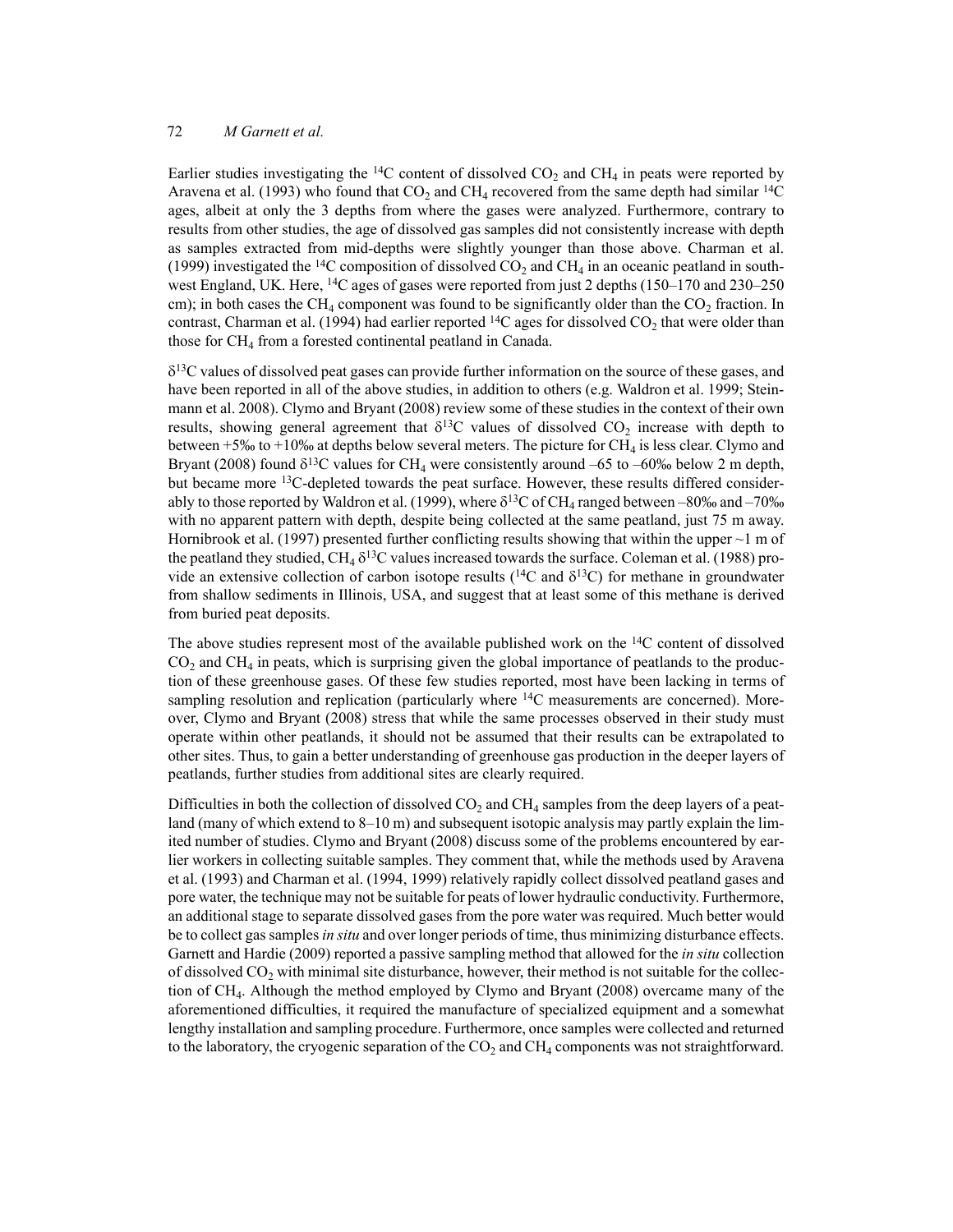We therefore considered that there was a need to develop a new sampling method for the collection of dissolved peat gases that was inexpensive and easy to install and operate, and new laboratory methods that were reliable for the separation of the  $CO<sub>2</sub>$  and  $CH<sub>4</sub>$  components for carbon isotope analysis. Development of these methods would help reduce some of the obstacles to the collection of these sample types, allowing investigation of additional sites with greater replication. Here, we describe new methods for both the *in situ* collection, and subsequent isolation, of dissolved CO<sub>2</sub> and  $CH<sub>4</sub>$  samples from peat in preparation for both  $^{14}C$  and stable carbon analysis. We present results from (i) a thorough test of the laboratory procedures to separate  $CO<sub>2</sub>$  and  $CH<sub>4</sub>$  using standard gases of known isotopic composition, and (ii) application of the procedures to collect and analyze samples of dissolved peat gases from an ombrotrophic bog.

### **METHODS**

### **Laboratory Methods**

The method developed to isolate the  $CO<sub>2</sub>$  and  $CH<sub>4</sub>$  components of bulk gas samples involved 2 stages. The first stage involved removal of the  $CO<sub>2</sub>$  fraction of the sample gases using a molecular sieve cartridge (MSC) and conversion of the CH<sub>4</sub> component to  $CO<sub>2</sub>$ . In the second stage, the  $CO<sub>2</sub>$ fraction was recovered from the MSC.

Firstly, a glass flask (volume  $\sim$ 215 mL) containing the sample gases was attached to a vacuum rig via a MSC. Next, an excess of high-purity oxygen was added to the flask (determined by monitoring pressures with a pressure transducer). The gas mixture in the flask was then passed through the MSC and into a vacuum rig, resulting in the trapping of the  $CO<sub>2</sub>$  component on the MSC. The MSC used has previously been described and tested several times before for collection of  $CO<sub>2</sub>$  from various atmospheres (e.g. Hardie et al. 2005; Garnett and Hardie 2009; Garnett and Hartley 2010). Very briefly, it consists of a quartz glass tube containing  $\sim$ 3–4 g of Type 13X zeolite molecular sieve (1/ 16" pellets, BDH, UK) held within a central chamber using quartz wool. Prior to use, the MSC was desorbed by heating (500 °C) under vacuum for 1.5 hr, cooled, and filled to atmospheric pressure using high-purity nitrogen gas.

After exiting the MSC, the gases that were not adsorbed were passed over platinum-alumina pellets heated to 950 °C, which acted as a catalyst to convert the CH<sub>4</sub> component of the sample gas to  $CO<sub>2</sub>$ . This  $CH_4$ -derived  $CO_2$  was then cryogenically purified using a slush trap (mix of dry ice and ethanol; –78 °C) to remove water, and liquid nitrogen (–196 °C) to separate  $CO_2$  from other gases. The volume (at standard temperature and pressure) of the resultant  $CH_4$ -derived  $CO_2$  was determined using a calibrated volume connected to a pressure transducer. Subsequently, the  $CO<sub>2</sub>$  component of the sample gas was recovered from the MSC by heating (500  $^{\circ}$ C) while attached to a vacuum rig (Hardie et al. 2005), purified, and the volume determined.

Both  $CO_2$  and CH<sub>4</sub>-derived  $CO_2$  components of the flask gas were measured for <sup>14</sup>C content and  $\delta^{13}$ C.  $\delta^{13}$ C values ( $^{13}$ C/<sup>12</sup>C ratio in ‰ units relative to the standard Vienna Pee Dee belemnite; VPDB) were determined on an aliquot of the recovered samples of  $CO<sub>2</sub>$  using a dual inlet isotope ratio mass spectrometer (VG Optima, Micromass, UK) at the NERC Radiocarbon Facility. Sample  $CO<sub>2</sub>$  was also reduced to graphite by Fe/Zn reduction (Slota et al. 1987) and analyzed by accelerator mass spectrometry (AMS) for <sup>14</sup>C content at the Scottish Universities Environmental Research Centre (SUERC), East Kilbride, UK (Freeman et al. 2007). All <sup>14</sup>C results were normalized to a  $\delta^{13}$ C of  $-25\%$  to account for mass-dependent fractionation, and expressed as conventional <sup>14</sup>C ages (<sup>14</sup>C yr BP) and percent modern carbon (pMC; Stuiver and Polach 1977). Following convention, measurement uncertainties associated with isotope concentrations are expressed as standard deviations.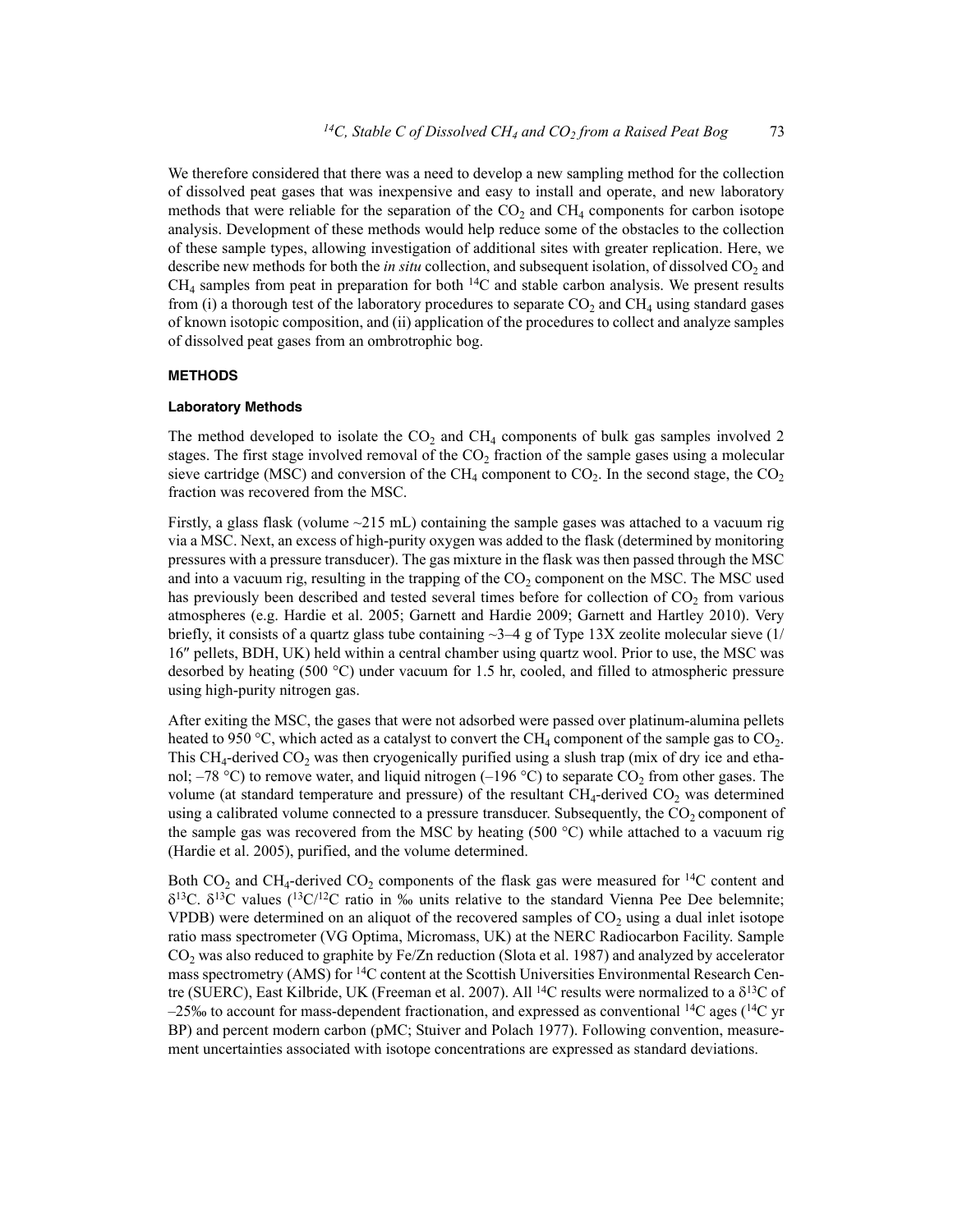### **Test of Laboratory Methods**

We tested the method to separate the  $CO<sub>2</sub>$  and  $CH<sub>4</sub>$  components of sample gases by preparing a suite of 6 standard gases composed of mixtures of  $CO<sub>2</sub>$  and  $CH<sub>4</sub>$  of known isotopic composition. The  $CH<sub>4</sub>$ component of the standard gases was derived from tank gas, which we had previously determined to have a <sup>14</sup>C concentration of ~0.15 pMC (indicating virtually no <sup>14</sup>C) and a  $\delta^{13}$ C value of approximately  $-39.5\%$ . In contrast, the CO<sub>2</sub> component was highly <sup>14</sup>C-enriched (116.35 pMC) and had a  $\delta^{13}$ C value of –27‰, being derived from barley mash that had been formerly used in international radiocarbon intercomparison exercises (Gulliksen and Scott 1995). Standard gases were prepared with volumes of CO<sub>2</sub> that ranged between 4.6 and 25.1 mL, and between  $\sim$  5 and  $\sim$ 10 mL for CH<sub>4</sub>; because CH4 does not completely condense at liquid nitrogen temperatures (Clymo and Bryant 2008), we were unable to make accurate measurements of the  $CH<sub>4</sub>$  component of the standard gas mixtures in a calibrated volume prior to processing. <sup>14</sup>C analysis was performed on the  $CO_2$  and CH<sub>4</sub> recovered from 4 of the 6 standard gases.

#### **Field Experiment**

We collected samples of dissolved gas from a raised peat bog using evacuated glass flasks (volume  $\sim$ 215 mL) connected to stainless steel sampling probes previously described and tested by Garnett and Hardie (2009). Briefly, the probes were composed of lengths of steel tubing (6 mm OD) carefully pushed into the surface of the peat to the depth under investigation. The gas sampling end of the probes was sealed except for 6 holes (2 mm diameter) that had been drilled through the stainless steel tube. The holes were covered by a 5 cm length of gas permeable hydrophobic filter (Accurel PP V8/2 HF, Membrana GmbH, Germany; Gut et al. 1998), thus allowing gas exchange between the peat and the inside of the sampling tube, but preventing entry of liquid water. Joins were covered with heat shrink and rubber sealant (Plasti-dip, Minnesota, USA) to ensure they were leak-tight. The opposite end of the sampling probes protruded slightly above the peat surface where a gas-tight coupling (Colder Products Company, USA) was used to connect an evacuated flask via a short (5 cm) length of Tygon tubing. When not being used for sampling, a plastic clip (WeLoc®, Scandinavia Direct, UK) was placed over the Tygon tubing to form an additional seal.

The field samples were collected from Langlands Moss, an ombrotrophic raised mire near East Kilbride, Scotland, UK  $(55^{\circ}44'05.9'N, 4^{\circ}10'26.1''W)$ . The sampling probes were inserted to 4 depths  $(0.25, 1, 2, \text{ and } 4 \text{ m})$  at 2 locations (Sites A and B) situated  $\sim$  20 m apart on 13 November 2009. These sampling locations were approximately 3 m away from sites previously used by Garnett and Hardie (2009) to collect dissolved  $CO<sub>2</sub>$ . After insertion into the peat profile, each probe was briefly evacuated using a battery-powered air pump (MiDan Co., Chino, California, USA) in order to reduce the small amount of atmospheric  $CO<sub>2</sub>$  that would have been present. Next, the probes were allowed to regain atmospheric pressure with  $CO<sub>2</sub>$ -free air by opening them to atmosphere via a cartridge containing soda lime (BDH, UK). The probes were left *in situ* for several weeks until, on 3 December 2009, evacuated flasks were attached to each probe. The clips sealing the surface end of each probe were removed and the valves on each of the evacuated flasks slowly opened, facilitating gas transfer from probe to flask. Flasks were recovered after 7 (Site A) and 12 (Site B) days of sampling, returned to the laboratory, and stored in the dark until required for processing.

#### **RESULTS**

### **Test of Laboratory Methods**

From each of the 6 standard gases of prepared mixtures of  $CO<sub>2</sub>$  and  $CH<sub>4</sub>$ , we recovered 100% of the  $CO<sub>2</sub>$  fraction from the MSCs (Table 1). The volume of CH<sub>4</sub> in the standard gas mixtures was not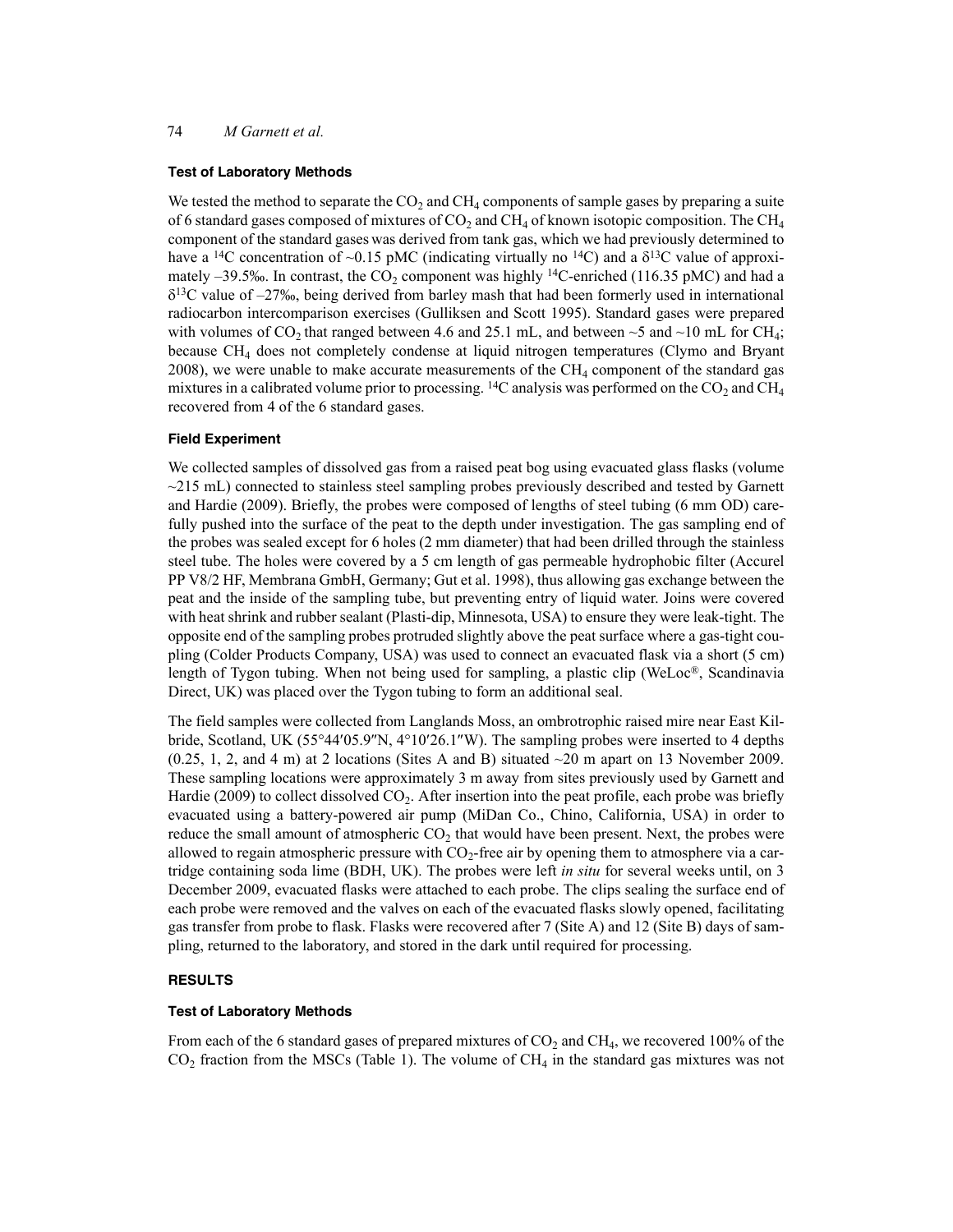accurately determined prior to processing; however, the recovered volumes of  $CH<sub>4</sub>$ -derived  $CO<sub>2</sub>$ were very similar to the expected volume of  $CH<sub>4</sub>$  within the bulk standard gases determined from earlier tests. For the  $CO_2$  component of recovered standard gases, all <sup>14</sup>C results were within analytical uncertainty (<2  $\sigma$ ) of the international consensus value (Table 1; 116.35 pMC; Gulliksen and Scott 1995). In addition,  $\delta^{13}C$  values were all within analytical uncertainty (<2  $\sigma$ ) of the original value  $(-27.0\%)$ , with the exception of 1 sample that was slightly <sup>13</sup>C-depleted.

Table 1 Results of the laboratory test of  $CO<sub>2</sub>$  and  $CH<sub>4</sub>$  separation for carbon isotope measurement. Standard gases composed of various mixtures of  $CO<sub>2</sub>$  and  $CH<sub>4</sub>$  were prepared. Individual gases were then separated and analyzed for volume, <sup>14</sup>C pMC and  $\delta^{13}C$  (see text for details). All volumes  $\pm 0.1$ mL, except those noted by <sup>a</sup> volumes approximate.  $\rm{^b}$  CH<sub>4</sub> results not corrected for <sup>14</sup>C background (therefore used to quantify the 14C introduced during sample processing).

| Composition of          |                                      |                                    |                                 |                         |                                      |             |                                      |                                  |                                      |  |
|-------------------------|--------------------------------------|------------------------------------|---------------------------------|-------------------------|--------------------------------------|-------------|--------------------------------------|----------------------------------|--------------------------------------|--|
| standard gas            |                                      | Recovered CO <sub>2</sub> fraction |                                 |                         |                                      |             | $CH4$ fraction (recovered as $CO2$ ) |                                  |                                      |  |
| CO <sub>2</sub><br>(mL) | CH <sub>4</sub><br>(mL) <sup>a</sup> | Volume<br>(mL)<br>[yield $(\%)$ ]  | Publication<br>code<br>(SUERC-) | $^{14}C$ pMC<br>$±1$ σ  | $\delta^{13}C_{VPDB}$<br>$\pm 0.1\%$ | Vol-<br>ume | Publication<br>code<br>(mL) (SUERC-) | $14C$ pMC <sup>b</sup><br>$±1$ σ | $\delta^{13}C_{VPDB}$<br>$\pm 0.1\%$ |  |
| $\theta$                | $\sim$ 5                             | n/a                                | n/a                             | n/a                     | n/a                                  | 4.6         | 26828                                | $0.17 \pm 0.01 -39.7$            |                                      |  |
| 5.7                     | $\sim$ 5                             | 5.7 [100]                          | n/a                             | n/a                     | $-27.2$                              | 4.5         | n/a                                  | n/a                              | $-39.6$                              |  |
| 9.7                     | $\sim$ 5                             | $9.7$ [100]                        | n/a                             | n/a                     | $-26.8$                              | 4.5         | n/a                                  | n/a                              | $-39.7$                              |  |
| 4.6                     | $\sim$ 5                             | 4.6 $[100]$                        | 26837                           | $116.65 \pm 0.51$ -27.2 |                                      | 5.8         | 26829                                | $0.14 \pm 0.01 -39.5$            |                                      |  |
| 25.1                    | $\sim$ 5                             | 25.1 [100]                         | 26834                           | $116.68 \pm 0.54$ -27.1 |                                      | 4.9         | 26827                                | $0.64 \pm 0.01 -39.6$            |                                      |  |
| 9.8                     | $\sim10$                             | 9.8 [100]                          | 26832                           | $116.76 \pm 0.56$ -27.5 |                                      | 8.1         | 26830                                | $0.14 \pm 0.01 -39.8$            |                                      |  |
| 21.3                    | $\sim10$                             | 21.3 [100]                         | 26833                           | $117.10 \pm 0.51$ -27.1 |                                      | 10.2        | 26831                                | $0.15 \pm 0.01 -39.7$            |                                      |  |

The <sup>14</sup>C content of a sample of CH<sub>4</sub> without added  $CO<sub>2</sub>$  (CH<sub>4</sub> blank) was determined to quantify the <sup>14</sup>C background of the laboratory methods, for which we obtained a value of  $0.17 \pm 0.01$  pMC (Table 1). For the mixed standard gases, the CH4 component in 3 of the 4 samples was within measurement uncertainty ( $\langle 2 \sigma \rangle$ ) of the CH<sub>4</sub> background sample, indicating insignificant contamination from the <sup>14</sup>C-enriched CO<sub>2</sub> component. However, the <sup>14</sup>C content of CH<sub>4</sub> from the standard gas with the largest volume of  $CO_2$  (25 mL), was slightly <sup>14</sup>C-enriched compared to the other samples, suggesting a small amount of contamination. The  $\delta^{13}$ C value of all CH<sub>4</sub> samples ranged from -39.5 to -39.8‰, and, therefore, all overlapped with each other at  $\leq 2 \sigma$  analytical uncertainty.

# **Field Experiment**

Between 2.0 and 10.7 mL of  $CO<sub>2</sub>$  were recovered from the field-collected samples, and there was no clear pattern between the volume of  $CO<sub>2</sub>$  recovered and depth (Table 2). However, the volume of  $CH<sub>4</sub>$  collected appeared to increase with depth, ranging from 1.5 mL at 0.25 m, to a maximum of 19.9 mL and 18.2 mL at 2 m and 4 m, respectively (Site B). There were clear trends with depth in the <sup>14</sup>C age of both the CO<sub>2</sub> and CH<sub>4</sub> components of field samples (Figure 1a). CO<sub>2</sub> ranged in age from 149  $\pm$  37 and 0  $\pm$  37 BP for samples collected at 0.25 m depth, to 4019  $\pm$  64 and 3874  $\pm$  62 BP at 4 m depth. The  $^{14}C$  age of the CH<sub>4</sub> component followed a very similar pattern, although tended to be older than  $CO_2$  collected from the same depth. This difference between the <sup>14</sup>C age of the  $CO_2$ and  $CH<sub>4</sub>$  components was greatest at 1 m depth; the age difference between the 4-m samples was much less and insignificant when measurement uncertainty was taken into consideration.

Conversely,  $\delta^{13}$ C values for CO<sub>2</sub> and CH<sub>4</sub> components differed considerably (Table 2). The CO<sub>2</sub> component of samples became significantly <sup>13</sup>C-enriched with depth, ranging from  $-12.4\%$  and  $-8.0\%$ in samples from 0.25 m, to  $+6.9\%$  and  $+8.3\%$  at 4 m (Figure 1b). However, CH<sub>4</sub> was always con-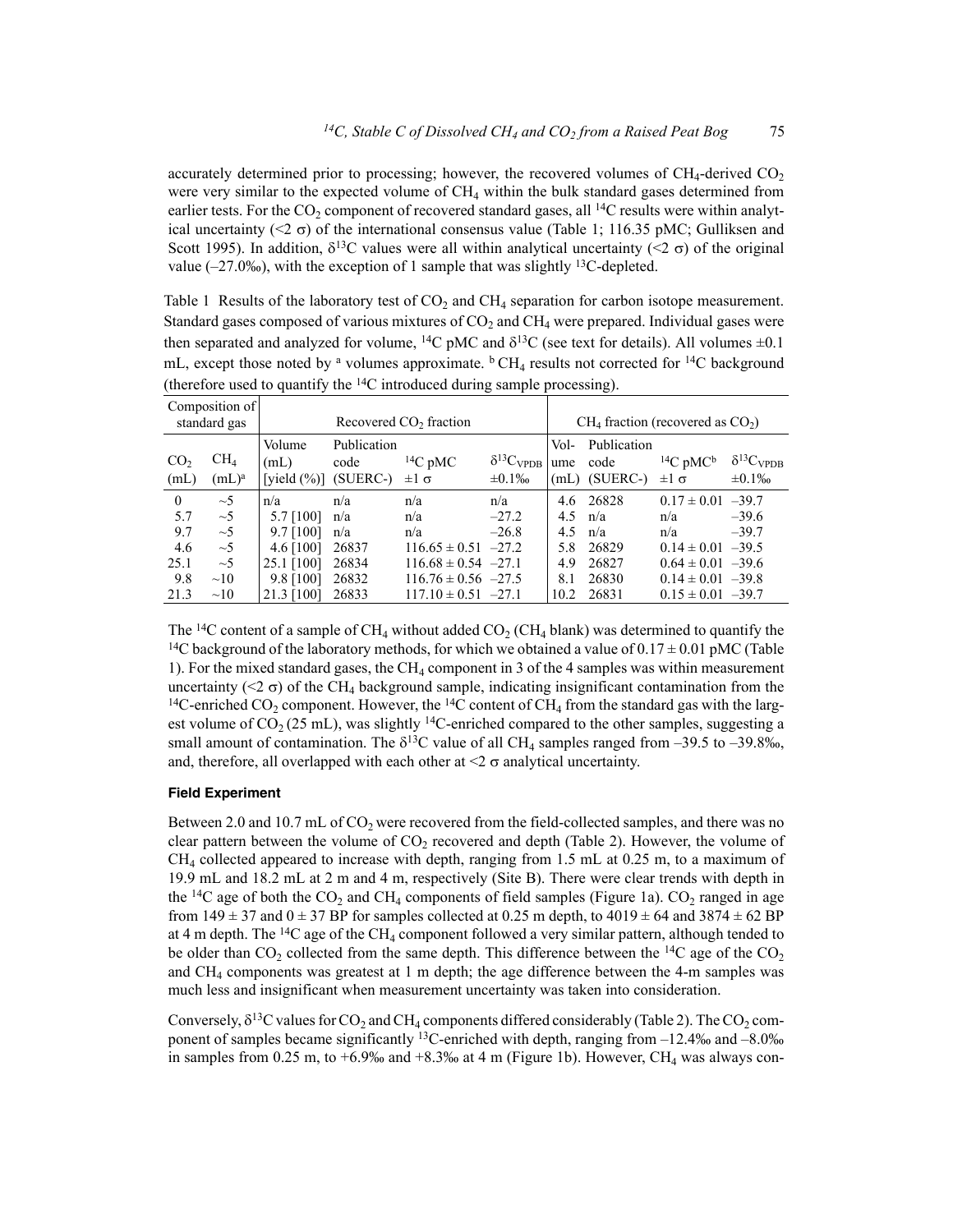

Figure 1 (a) Radiocarbon age (<sup>14</sup>C yr BP) and (b)  $\delta^{13}C_{\text{VPDB}}$  (‰) of dissolved CO<sub>2</sub> and CH<sub>4</sub> collected from different depths at Langlands Moss, near East Kilbride, UK.

Table 2 Field study results. Dissolved peat gases were collected from various depths of Langlands Moss raised peat bog using evacuated flasks attached to sampling probes.  $CO<sub>2</sub>$  and  $CH<sub>4</sub>$  were separated and individually analyzed for volume, <sup>14</sup>C pMC, and  $\delta^{13}C$  (see text for details). All CO<sub>2</sub> volumes  $\pm$ 0.1 mL, and all <sup>14</sup>C results corrected for background (i.e. corrected for small amounts of <sup>14</sup>C introduced during sample processing).

|              |       | Recovered CO <sub>2</sub> fraction |          |                        |                       |             | $CH4$ fraction (recovered as $CO2$ ) |                        |                           |  |
|--------------|-------|------------------------------------|----------|------------------------|-----------------------|-------------|--------------------------------------|------------------------|---------------------------|--|
|              |       | Publication                        |          |                        |                       |             | Publication                          |                        |                           |  |
|              | Depth | Volume code                        |          | $^{14}C$ pMC           | $\delta^{13}C_{VPDB}$ | Volume code |                                      | $14C$ pMC              | $\delta^{13}C_{\rm VPDB}$ |  |
| Site         | (m)   | (mL)                               | (SUERC-) | $±1$ σ                 | $\pm 0.1\%$           | (mL)        | (SUERC-)                             | $±1$ σ                 | $\pm 0.1\%$               |  |
| A            | 0.25  | 2.5                                | 29812    | $98.16 \pm 0.45$ -12.4 |                       | 1.5         | 29802                                | $97.30 \pm 0.43$       | $-68.0a$                  |  |
| A            | 1.00  | 4.4                                | 29811    | $86.66 \pm 0.42$       | $-2.6$                | 3.5         | 29801                                | $82.14 \pm 0.38$ -70.6 |                           |  |
| A            | 2.00  | 2.0                                | 29810    | $73.04 \pm 0.42$       | 3.4                   | 3.6         | 29800                                | $70.03 \pm 0.31$       | $-65.3$                   |  |
| A            | 4.00  | 10.7                               | 29807    | $60.63 \pm 0.48$       | 6.9                   | 10.1        | 29797                                | $60.53 \pm 0.28$ -58.4 |                           |  |
| <sub>B</sub> | 0.25  | 8.6                                | 29816    | $100.00 \pm 0.46$      | $-8.0$                | 3.3         | 29806                                | $96.77 \pm 0.42$ -64.2 |                           |  |
| B            | 1.00  | 6.8                                | 29815    | $83.44 \pm 0.40$       | $-0.6$                | 6.2         | 29805                                | $77.30 \pm 0.34$       | $-66.1$                   |  |
| B            | 2.00  | 4.2                                | 29814    | $71.83 \pm 0.45$       | 7.6                   | 19.9        | 29804                                | $70.38 \pm 0.32 -64.0$ |                           |  |
| B            | 4.00  | 6.6                                | 29813    | $61.74 \pm 0.47$       | 8.3                   | 18.2        | 29803                                | $61.36 \pm 0.28$       | $-61.0$                   |  |

aEstimated value due to insufficient sample volume.

siderably <sup>13</sup>C-depleted relative to  $CO_2$ . There was a less clear pattern in the  $\delta^{13}C$  values of CH<sub>4</sub>, but the most <sup>13</sup>C-depleted values were found to occur at 1 m depth, and below this  $\delta^{13}$ C values for CH<sub>4</sub> increased to –58.4‰ and –61.0‰ at a depth of 4 m.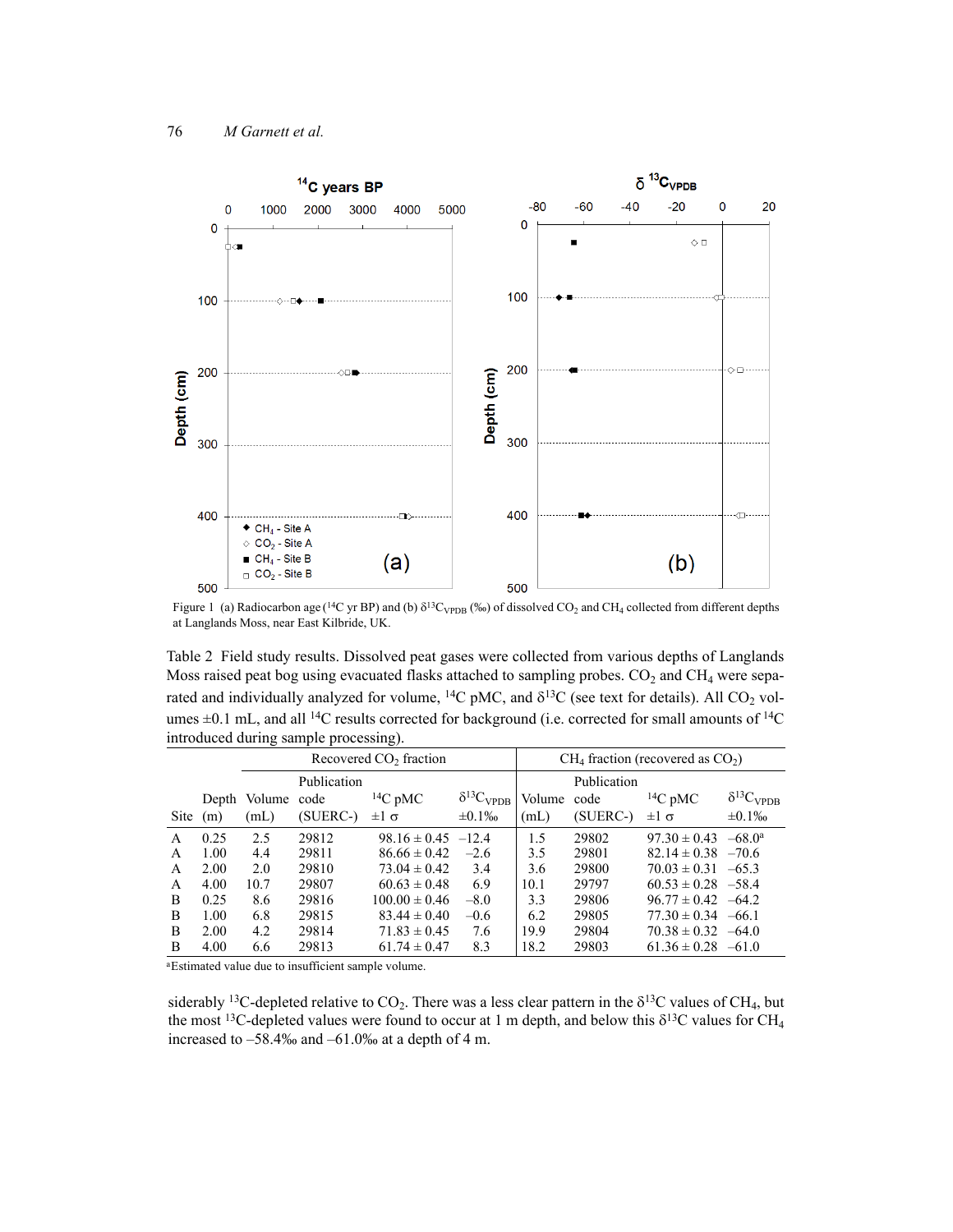### **DISCUSSION**

### **Validation of Laboratory Methods**

Previous studies have reported the separation of  $CO<sub>2</sub>$  and  $CH<sub>4</sub>$  from peatland gas samples for isotope analysis using cryogenic methods (e.g. Aravena et al. 1993; Charman et al. 1999; Clymo and Bryant 2008). However, since CH<sub>4</sub> only partially condenses at liquid nitrogen temperatures  $(-196 \degree C)$ , the separation from CO<sub>2</sub> (which does completely condense at  $-196$  °C) is not straightforward; Clymo and Bryant (2008) resolved this problem by performing the separation in stages. However, by exploiting the property of zeolite molecular sieve to strongly adsorb  $CO<sub>2</sub>$ , but not  $CH<sub>4</sub>$  (due to its weak octopole moment), our new method provides a better separation of these gases in reduced processing time.

To test our separation procedure, we addressed the following questions. Firstly, does the molecular sieve trap 100% of the  $CO<sub>2</sub>$  in the sample being analyzed? If not, then the  $CO<sub>2</sub>$  component of a sample could suffer from isotopic fractionation effects and, in addition, the  $CH<sub>4</sub>$  component would be contaminated by  $CO<sub>2</sub>$  that was not trapped. Secondly, we questioned whether it was possible that even a small amount of sample  $CH_4$  could be trapped on the MSC and in doing so contaminate the  $CO<sub>2</sub>$  component. The analysis of a mixture of standard gases ( $CO<sub>2</sub>$  and  $CH<sub>4</sub>$ ) with known volumes and distinctly different isotopic composition would resolve these issues.

Earlier tests by Hardie et al. (2005) have shown that within certain limits, MSCs trap all of the  $CO<sub>2</sub>$ from a standard gas mixture without undergoing significant fractionation or memory effects. The results from our tests almost overwhelmingly confirm the efficiency of the MSC to trap all of the CO<sub>2</sub>; yields of recovered samples were all 100%, and with the exception of 1 sample,  $\delta^{13}C$  values of recovered  $CO<sub>2</sub>$  were within measurement uncertainty of the original standard (Table 1). Of the 4  $CH<sub>4</sub>$  samples recovered from the standard gas mixtures, 3 had <sup>14</sup>C contents within measurement error of the CH<sub>4</sub> blank, indicating that no <sup>14</sup>C-enriched  $CO<sub>2</sub>$  had made it beyond the MSC (and into the CH<sub>4</sub>-derived CO<sub>2</sub>).

It was notable, however, that from the standard gas with the greatest proportion of  $CO<sub>2</sub>$  relative to CH<sub>4</sub>, the recovered CH<sub>4</sub>-derived CO<sub>2</sub> had a <sup>14</sup>C concentration significantly higher than the CH<sub>4</sub> blank and other samples. A small amount of atmospheric contamination at some stage of the sample processing could explain this result, or alternatively, it is possible that some  $CO<sub>2</sub>$  from the standard gas mixture was not trapped by the MSC, resulting in contamination of the  $CH_4$ -derived  $CO_2$  component.

There is a limit to how much  $CO<sub>2</sub>$  a molecular sieve will adsorb and Garnett et al. (2009) have reported collection volumes of over 100 mL of  $CO<sub>2</sub>$  on identical MSCs to those used in this study. However, trapping efficiency will decline as the sieve saturates, and therefore there will be a threshold above which some  $CO<sub>2</sub>$  starts to bleed through (termed "breakthrough"). The MSCs that we used were developed to collect samples of  $\sim$ 10 mL CO<sub>2</sub> with no breakthrough. However, in the present study, there is strong evidence to suggest that complete trapping of all  $CO<sub>2</sub>$  occurred in samples up to and including a volume of 21.3 mL (Table 1), because the  $^{14}C$  concentration of the CH<sub>4</sub>-derived  $CO<sub>2</sub>$  was lower than the result obtained for the blank. Therefore, we can be confident that the molecular sieve method effectively removes the entire  $CO<sub>2</sub>$  component of these gas mixtures so long as the  $CO<sub>2</sub>$  component does not exceed  $\sim$  20 mL (in applications of the method it would be useful to determine the  $CO<sub>2</sub>$  concentration of sample gases before processing to ensure this threshold would not be exceeded).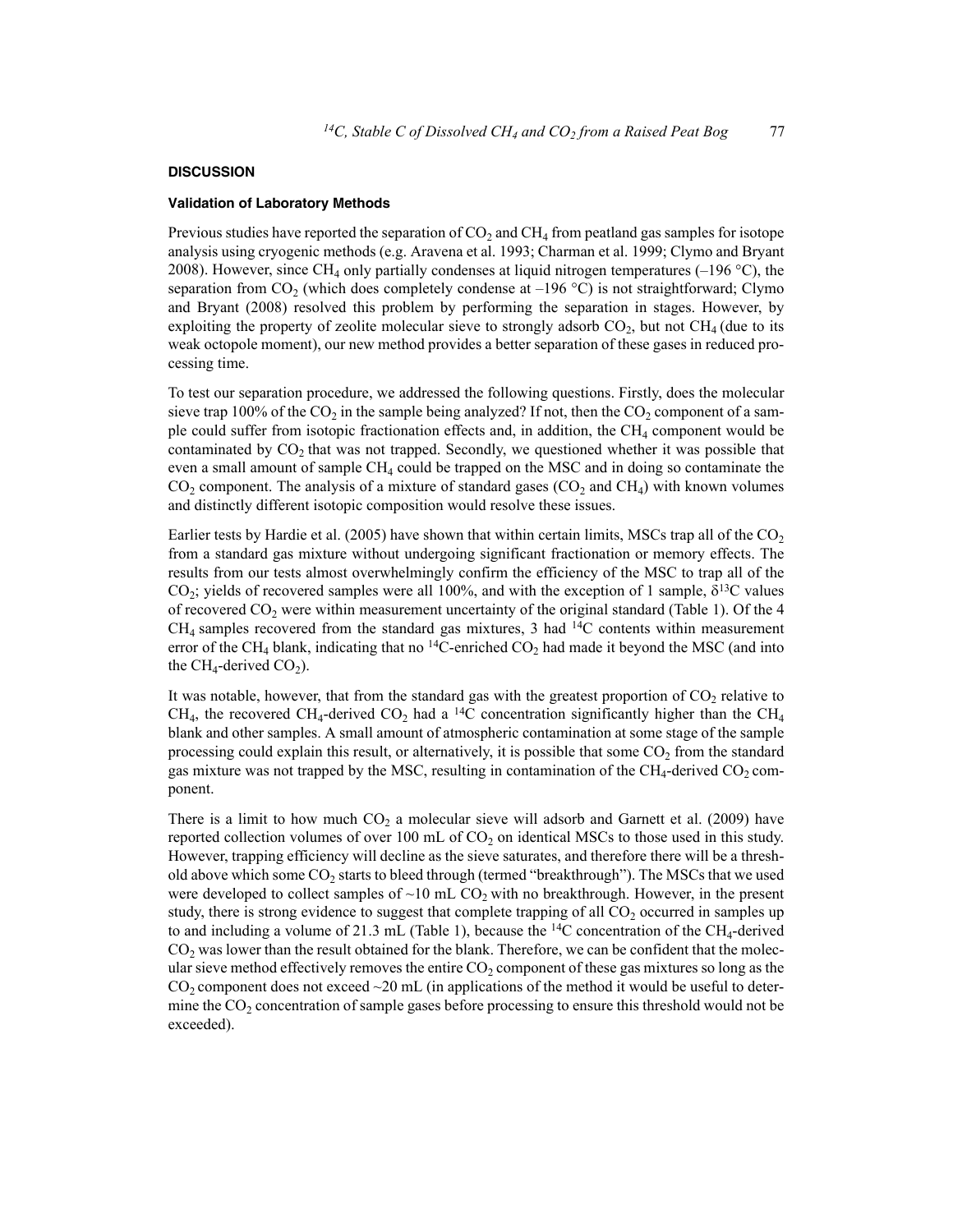For the single CH<sub>4</sub> result with an elevated <sup>14</sup>C content of 0.64 pMC, by mass balance calculation, this value relative to the non-contaminated samples ( $\sim$ 0.15 pMC) represents a contamination of the  $CH_4$ -derived  $CO_2$  from the standard gas of 0.02 mL, or ~0.4% of the 4.9 mL recovered sample. This level of contamination would be too small to be detected by measurement of the yield volume (which was 100%) and furthermore would shift the  $\delta^{13}C$  value of the sample by less than the 1  $\sigma$ measurement precision (assuming the contaminant had a  $\delta^{13}$ C of -27.0‰). Additionally, this extremely low level of contamination would insignificantly affect the <sup>14</sup>C results for field samples because of the similarity in age between the  $CO<sub>2</sub>$  and  $CH<sub>4</sub>$  fractions (it should also be noted that all field samples had a  $CO<sub>2</sub>$  volume  $<< 20$  mL).

We also questioned whether the  $CH_4$  component of samples could contaminate the  $CO_2$  recovered by the molecular sieve. Theoretically, this is unlikely because Type 13X zeolite molecular sieve is known to have a much lower affinity for  $CH_4$  compared to  $CO<sub>2</sub>$  (BDH, no date). Our results (Table 1) strongly suggest that the CH4 component of the mixed standard gases did not contaminate the recovered  $CO_2$  samples. Firstly, yields of recovered samples were all 100%; if CH<sub>4</sub> had contaminated the  $CO<sub>2</sub>$  samples yields should have exceeded 100%. Secondly, all <sup>14</sup>C results for the recovered  $CO<sub>2</sub>$  fraction were within measurement uncertainty of the consensus value.

All  $\delta^{13}$ C values for recovered CO<sub>2</sub> samples were within measurement uncertainty (<2  $\sigma$ ) of the original standard gas with the exception of 1 sample, which had a slightly <sup>13</sup>C-depleted value of  $-27.5\%$ . For this 1 sample with a  $\delta^{13}$ C value not within analytical uncertainty of the standard value, mass balance was used to determine whether this shift in  $\delta^{13}C$  could have been caused by a component of CH<sub>4</sub>derived CO<sub>2</sub> contamination. Assuming a  $\delta^{13}$ C for an uncontaminated CO<sub>2</sub> sample of -27.0‰, a shift of 0.5‰ would require 4% of the recovered CO<sub>2</sub> to be derived from the CH<sub>4</sub> component (with  $\delta^{13}C$  = –39.7‰). However, a 4% contamination of the sample from CH<sub>4</sub>-derived CO<sub>2</sub> would have shifted the <sup>14</sup>C content of the recovered CO<sub>2</sub> sample by  $\sim$ 4 pMC, which clearly was not the case (Table 1). This indicates that the single depleted  $\delta^{13}$ C result for the CO<sub>2</sub> component cannot have occurred due to  $CH_4$ -derived  $CO_2$  contamination. Thus, the results provide no suggestion of  $CH_4$  being trapped in the MSC and contaminating the  $CO<sub>2</sub>$  component.

### **Test of Sampling and Laboratory Methods on Field Samples**

Previous use of the sampling probes employed in this study proved their reliability for the collection of dissolved  $CO_2$  samples using a passive sampling method (Garnett and Hardie 2009). However, using the passive sampling approach, probes were not subjected to vacuum conditions like in the present study. There was therefore a concern that the probes might allow some water into the evacuated flasks, making necessary an additional step to extract dissolved gas from the water. However, no water was visible in any of the evacuated flasks, suggesting that they had remained leak-tight (the water table was always within 5 cm of the peat surface during the sampling period; thus, all samples were collected from below the water table). Furthermore, the probes had been in use at the site for one year, and showed no evidence of deterioration or water penetration. Therefore, the sampling probes performed well as a method to collect *in situ* samples of dissolved peat gases using evacuated flasks.

<sup>14</sup>C results for samples collected at the same depth for both sites (Sites A and B) agreed very closely (Table 2, Figure 1). This was particularly evident with the 2 deepest sets (2 and 4 m) where results for both  $CO_2$  and CH<sub>4</sub> components were within measurement uncertainty (<2  $\sigma$ ) of each other. <sup>14</sup>C results for these 2 depths also agreed very closely with dissolved  $CO<sub>2</sub>$  results reported previously from Langlands Moss using the passive sampling method (Garnett and Hardie 2009). For example, in the present study the  $^{14}C$  ages for the  $CO_2$  component collected from the 2 and 4 m depths at Site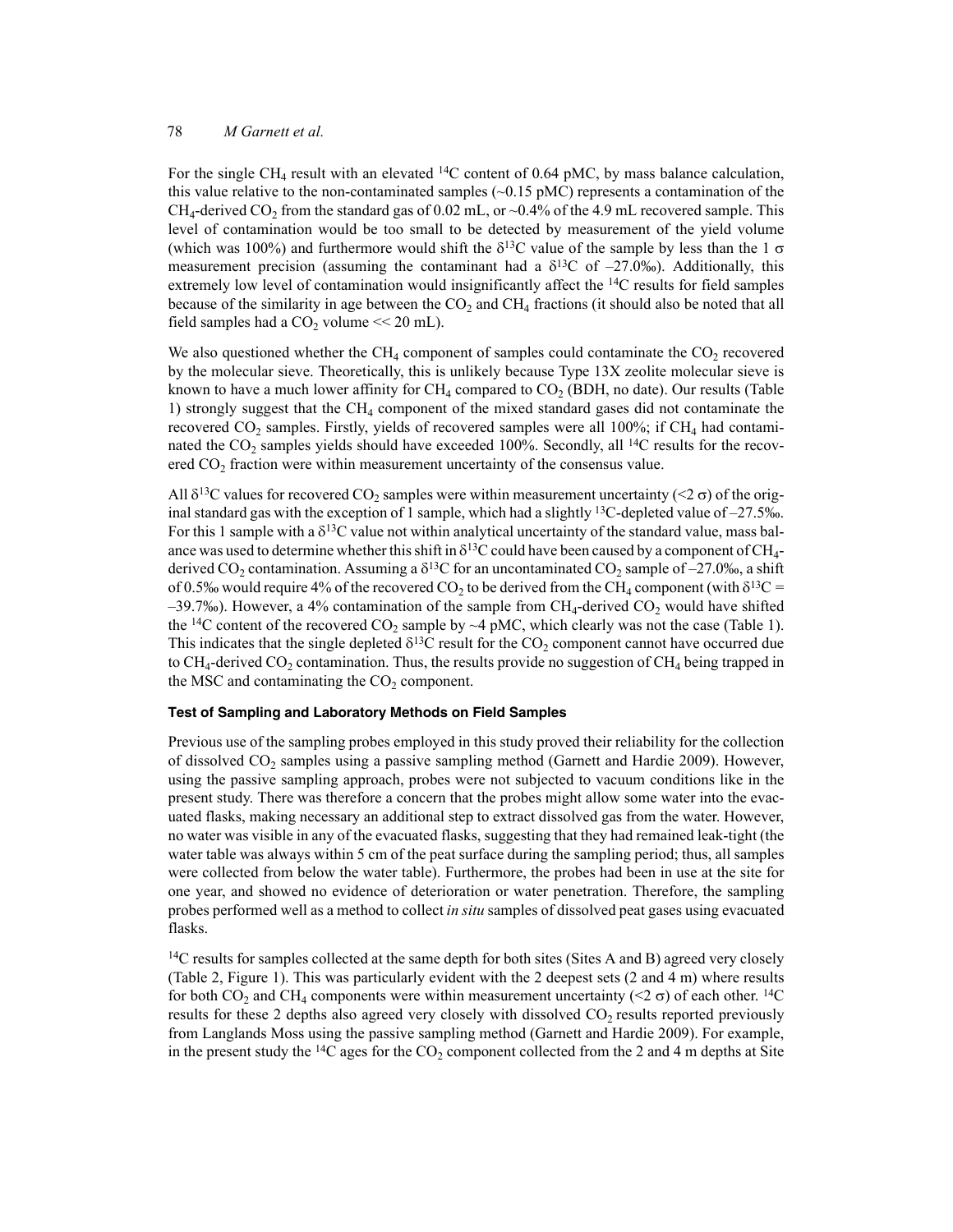A were  $2524 \pm 46$  and  $4019 \pm 64$  BP, both within 1  $\sigma$  of the results for CO<sub>2</sub> collected at the same depths, only  $\sim$ 3 m away, using the passive sampling method (2571  $\pm$  48 and 4006  $\pm$  63 BP, respectively; Garnett and Hardie 2009). Therefore, the similarities in 14C results between Sites A and B in this study (both  $CO_2$  and  $CH_4$  fractions), and the excellent agreement of the <sup>14</sup>C results for  $CO_2$ between this study and the earlier study, provide strong support that the new sampling and processing methods have performed reliably.

That we found very good agreement for  ${}^{14}C$  results between duplicate samples from the 2 lowest depths reported in this study, and those in an earlier study, and given that we used exactly the same sampling methods for the 2 shallower depths, we think it unlikely that the poorer agreement in results from the shallower depths indicates a particular problem with either the sampling method or sample analysis. Instead, we consider that this more likely reflects greater variability in these layers, as a result of natural spatial variation and the transition in conditions and processes operating between the surface and deeper peat layers (see below). However, it should be noted that the MSCs that we employed were initially developed to collect samples of  $\sim$  5–10 mL CO<sub>2</sub>, although in the present study some of the samples were considerably smaller (2 of which were from the 0.25 and 1 m depths of Site A; Table 2).

Greater variability was observed in the  $\delta^{13}$ C values of duplicate samples from each site, for both the  $CO<sub>2</sub>$  and CH<sub>4</sub> components of the dissolved peat gases (Table 2). For example, in the extreme the  $\delta^{13}$ C of CO<sub>2</sub> from Site A at 2 m was +3.4‰, whereas at Site B the value was +7.6‰. An even greater difference (4.5‰) was found at 1 m depth on comparison of the  $\delta^{13}C$  values for CH<sub>4</sub>. There was no agreement (i.e. within measurement uncertainty) in  $\delta^{13}$ C values between the 2 sites for either CO<sub>2</sub> or CH4 at any of the 4 depths. Possible explanations for these observations are discussed below.

Firstly, the results may simply reflect the spatial (and possibly temporal) variability in  $\delta^{13}C$  of both CO<sub>2</sub> and CH<sub>4</sub> in these systems. For example, Waldron et al. (1999) reported  $\delta^{13}$ C values for CH<sub>4</sub> at Ellergower Moss (near New Galloway, UK) substantially different (up to  $~10\%$ ) to results later reported by Clymo and Bryant (2008) from similar depths in the same peatland, only 75 m away. Alternatively, given the extreme difference in  $\delta^{13}C$  values for both the CO<sub>2</sub> and CH<sub>4</sub> components of peat gases, it would only take a small amount of carbon from 1 fraction contaminating the other (during sample processing) to cause a shift in the measured  $\delta^{13}$ C value. However, we think it unlikely that any contamination between the  $CO<sub>2</sub>$  and  $CH<sub>4</sub>$  could have occurred because the tests of the laboratory methods demonstrated that this would only occur if the  $CO<sub>2</sub>$  component of the gases was greater than  $\sim$ 21 mL. In fact, the maximum amount of CO<sub>2</sub> in the field samples was much lower  $(maximum = 10.7 mL)$ .

The field-collected samples would likely contain components besides the  $CO<sub>2</sub>$ , CH<sub>4</sub>, and N<sub>2</sub> that were present in the standard gases (e.g. water vapor). During processing, the molecular sieve would remove water vapor in preference to  $CO<sub>2</sub>$  due to its greater affinity for water (BDH, no date). If present in sufficient quantities, water could reduce the ability of the molecular sieve to trap  $CO<sub>2</sub>$ , thus allowing some sample  $CO<sub>2</sub>$  to pass through the molecular sieve trap and contaminate the  $CH<sub>4</sub>$ derived  $CO<sub>2</sub>$  samples. However, as previously mentioned, liquid water was not observed in the evacuated flask samples following field collection, and observed levels of moisture from desorbing of the molecular sieves were no higher than normal. Given that the volume of  $CO<sub>2</sub>$  contained in the samples was too small to have saturated an MSC, we think it unlikely that incomplete trapping of the  $CO<sub>2</sub>$  component in the field samples contributed to the more variable  $\delta^{13}$ C values.

Failure to achieve isotopic equilibration between the sample flasks and surrounding peat during sample collection could have caused variable and unrepresentative  $\delta^{13}$ C values in both the CO<sub>2</sub> and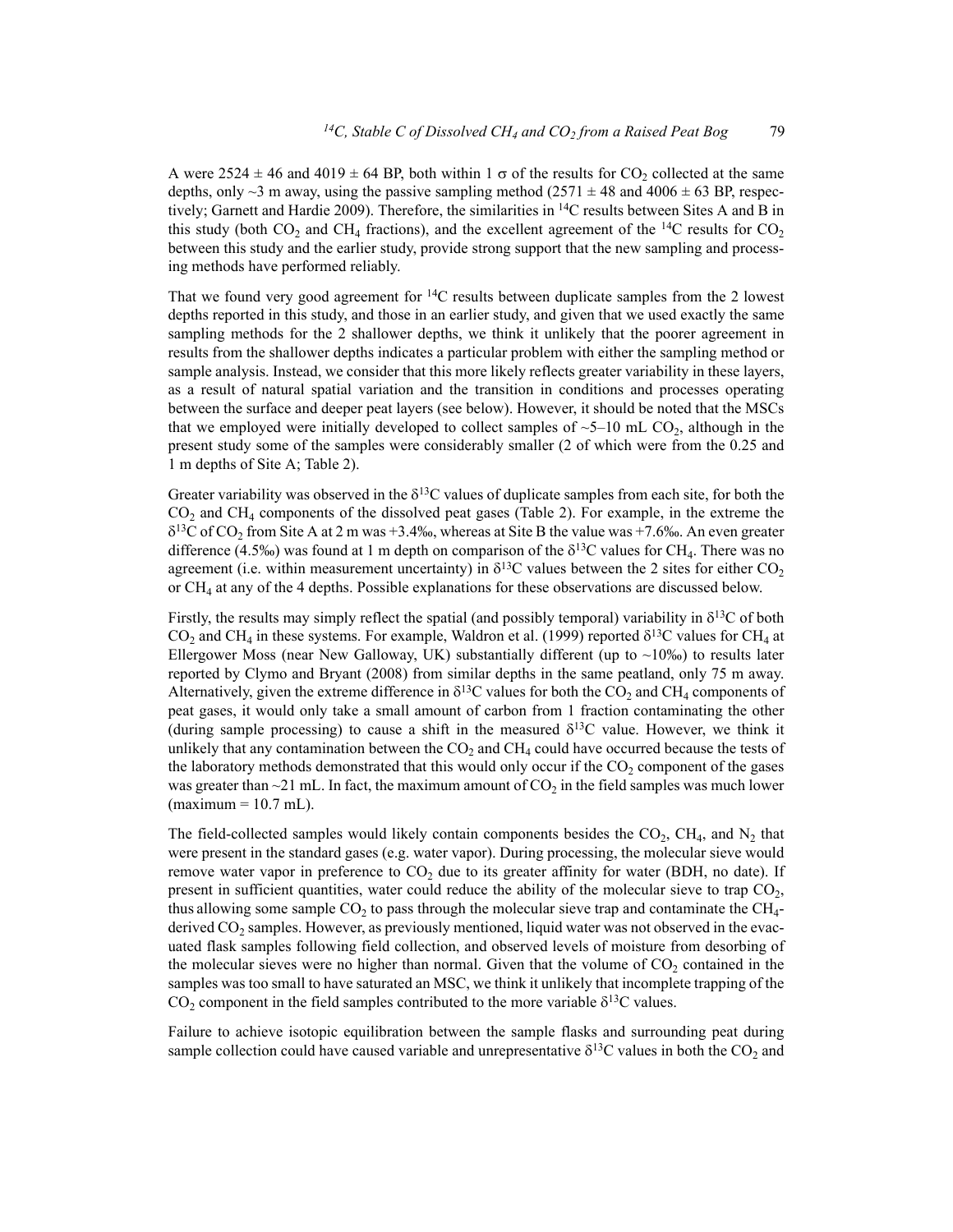$CH<sub>4</sub>$  components. It should be noted that the  $CO<sub>2</sub>$  component of sample gases was <sup>13</sup>C-depleted in all Site A samples, relative to the paired Site B samples collected from the same depth. Evacuated flasks for Site A samples were attached to sampling probes for 7 days, whereas Site B samples were collected over 12 days. We therefore suggest that the Site A samples could have been isotopically fractionated due to insufficient equilibration time in the field (isotopic fractionation would favor proportionally more of the lighter  ${}^{12}CO_2$  entering the evacuated flasks first and would therefore be consistent with the <sup>13</sup>C-depleted  $CO_2$  observed for Site A). While we cannot rule out that this process has affected the results, the  $\delta^{13}C$  values for the CH<sub>4</sub> component do not completely support this because 1 of the 3 paired sets of samples showed greater 13C depletion at Site B. Further investigation into possible isotopic fractionation during sampling, and guidance of the required sampling time to achieve equilibration is clearly required (using a not too dissimilar sampling method Waldron et al. [1999] determined that equilibration required 14 days). It should be noted that these isotopic fractionation issues only affect the  $\delta^{13}$ C results (which were in any case similar to results from other studies) since the 14C results were corrected for mass-dependent fractionation by normalizing to a  $\delta^{13}$ C of –25‰ (Stuiver and Polach 1977).

### **Field Experiment – Comparison with Other Studies**

Previous studies of dissolved gases in peatlands have shown the  $CO<sub>2</sub>$  component to be older (Charman et al. 1994), younger (Charman et al. 1999), or essentially the same age (Aravena et al. 1993; Chanton et al. 2008) as the  $CH_4$  component of dissolved gases. Our results are in agreement with the latter 2 studies in that the  $CO<sub>2</sub>$  component was either slightly younger, or the same age as the  $CH<sub>4</sub>$ component collected from the same depth. Our  $^{14}C$  results are also in agreement with Clymo and Bryant (2008) who found that  $CO_2$  was younger than  $CH_4$  in the surface 0–4 m of the peatland they studied.

Increasingly <sup>13</sup>C-enriched  $CO<sub>2</sub>$  with depth has been reported by many studies, and our results agree well with the general pattern of published results (e.g. see Clymo and Bryant 2008).  $\delta^{13}$ C values of up to  $\sim$ +6 to +10‰ for CO<sub>2</sub>, and highly <sup>13</sup>C-depleted CH<sub>4</sub> (about –60‰) in peat gases have previously been attributed to methanogenesis. Several authors have used the calculation of  $\alpha_c$  (Whiticar et al. 1986) to assess the contributions of acetate fermentation and  $CO_2$  reduction to  $CH_4$  production within peat bogs, where  $\alpha_c = (\delta^{13}C_{CH4} + 1000) / (\delta^{13}C_{CO2} + 1000)$ . For Langlands Moss, we calculate  $\alpha_c$  to range from 0.929 to 0.943, which agrees closely with values of 0.928–0.933 from Clymo and Bryant (2008), 0.937 to 0.942 from Aravena et al. (1993), and 0.932 to 0.934 from Charman et al. (1999), and similarly indicates that  $CH_4$  production is mainly by  $CO_2$  reduction, as also reported by others (e.g. Lansdown et al. 1992). It was evident, however, that in the sample nearest the peatland surface (0.25 m) that  $\alpha_c$  was significantly higher than deeper samples (both in this study and results from Clymo and Bryant [2008]; Figure 2), which may be an indication of contributions to methanogenesis by acetate fermentation, previously observed for surface layers in peatlands by Hornibrook et al. (1997) and Steinmann et al. (2008).

Steinmann et al. (2008) state that  $CO<sub>2</sub>$  from respiration in the aerobic surface layers (acrotelm) contributes  $CO_2$  to the deeper layers of a peatland (catotelm), influencing the  $\delta^{13}C$  profile by slowing the trend of increasing <sup>13</sup>C enrichment of  $CO<sub>2</sub>$  with depth (assuming acrotelm-derived  $CO<sub>2</sub>$  with  $\delta^{13}$ C about –27‰). With depth, the volume of this respired CO<sub>2</sub> decreases as it is progressively exhausted during reduction to CH4. Our 14C results may provide direct evidence of acrotelm-derived  $CO<sub>2</sub>$  within the samples collected from the top 1 m. Unlike other depths in the profile, at 1 m the  $CO<sub>2</sub>$ was significantly younger in <sup>14</sup>C age compared to the CH<sub>4</sub> component, suggesting contributions of younger carbon, which must derive from higher in the profile. This extra carbon cannot have been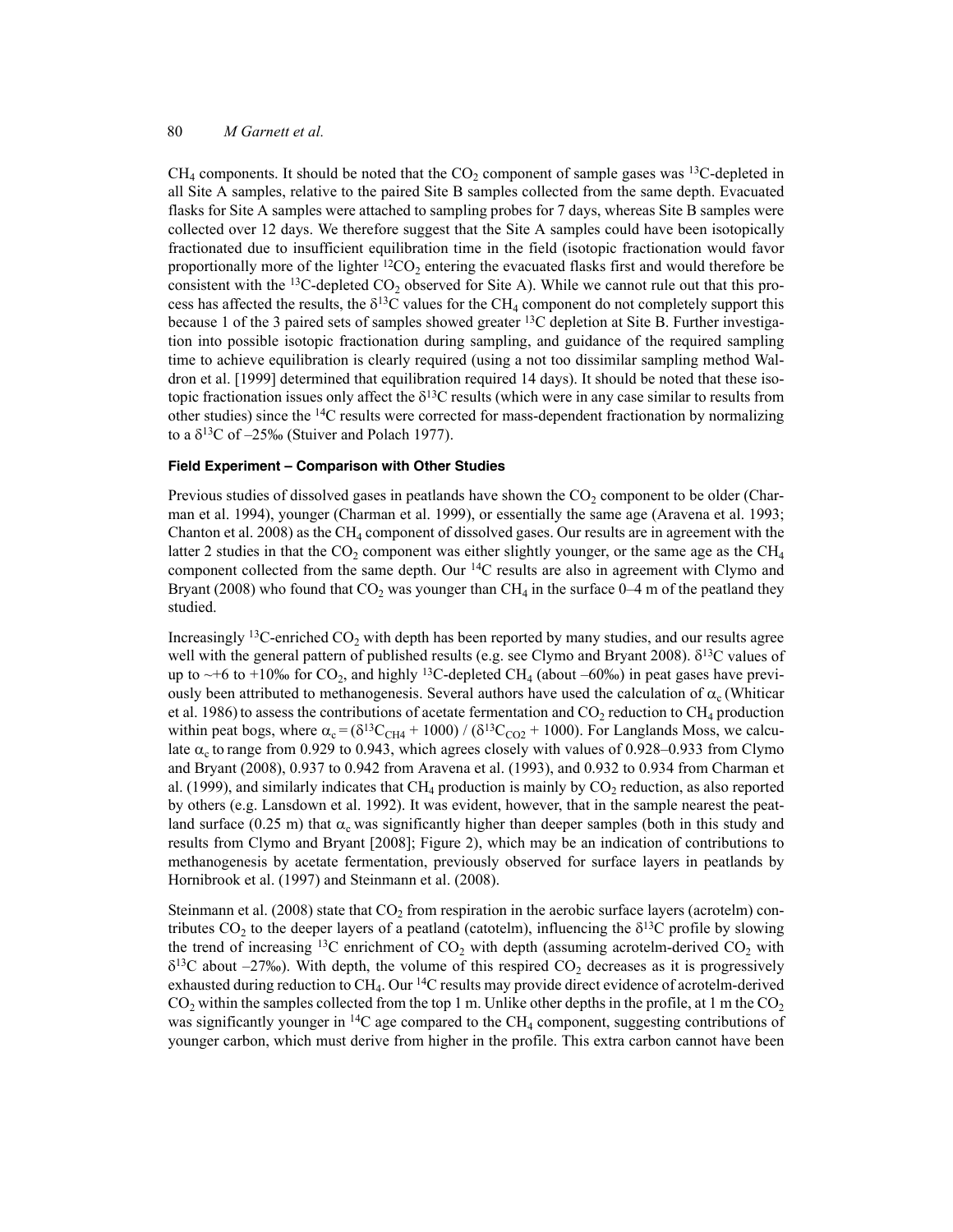

Figure 2 Plot of  $\delta^{13}C_{\text{VPDB}}$  (‰) of CO<sub>2</sub> versus  $\delta^{13}C_{\text{VPDB}}$  (‰) of CH<sub>4</sub> in dissolved gas samples collected from Langlands Moss, East Kilbride, UK (filled diamonds) and Ellergower Moss, near New Galloway, UK (open squares). Dashed lines represent different values of  $\alpha_c$ ; values <0.95 suggest methanogenesis via  $CO<sub>2</sub>$  reduction, values >0.95 imply acetate fermentation as the carbon pathway (see text; Whiticar et al. 1986). Note the outlier falling between  $\alpha_c$  0.94 and 0.95, which represents the sample from nearest the peatland surface (0.25 m depth). Ellergower Moss values from Clymo and Bryant (2008).

derived from dissolved organic carbon (DOC), which has been identified as one of the forms of carbon that may be transported in the peat profile (e.g. Aravena et al. 1993), and is clearly a source for gases in peatlands (Chanton et al. 2008), because although this process would lead to peat gases younger in age than the surrounding peat, it would not lead to  $CO<sub>2</sub>$  being younger than CH<sub>4</sub> at the same depth.

Reduction of acrotelm-derived  $CO<sub>2</sub>$  that has diffused into the deeper layers of the peat profile would result in the production of  $CH_4$  that is considerably <sup>14</sup>C-enriched relative to  $CH_4$  produced *in situ*. If as suggested by Steinman et al. (2008) there is progressive conversion of the acrotelm-derived  $CO<sub>2</sub>$ to  $CH<sub>4</sub>$  with depth, then a point may be reached when more of the acrotelm-derived gas exists as  $CH<sub>4</sub>$  rather than  $CO<sub>2</sub>$ . This could explain why Clymo and Bryant (2008) found  $CO<sub>2</sub>$  to be younger than  $CH_4$  in the upper layers of the catotelm, but  $CH_4$  to be younger than  $CO_2$  below about 4 m. This could also explain the convergence in  $^{14}C$  ages between  $CO_2$  and CH<sub>4</sub> with depth in our results from Langlands Moss; however, because we did not sample below 4 m, we may not have reached the depths where the majority of acrotelm-derived  $CO<sub>2</sub>$  had been converted to  $CH<sub>4</sub>$ . Nevertheless, this explanation concurs with the assertion of Clymo and Bryant (2008) that diffusion is far more important than mass flow in explaining the age profile of gases in these peatlands, and highlights the value in  ${}^{14}C$  analysis of both  $CO_2$  and CH<sub>4</sub>.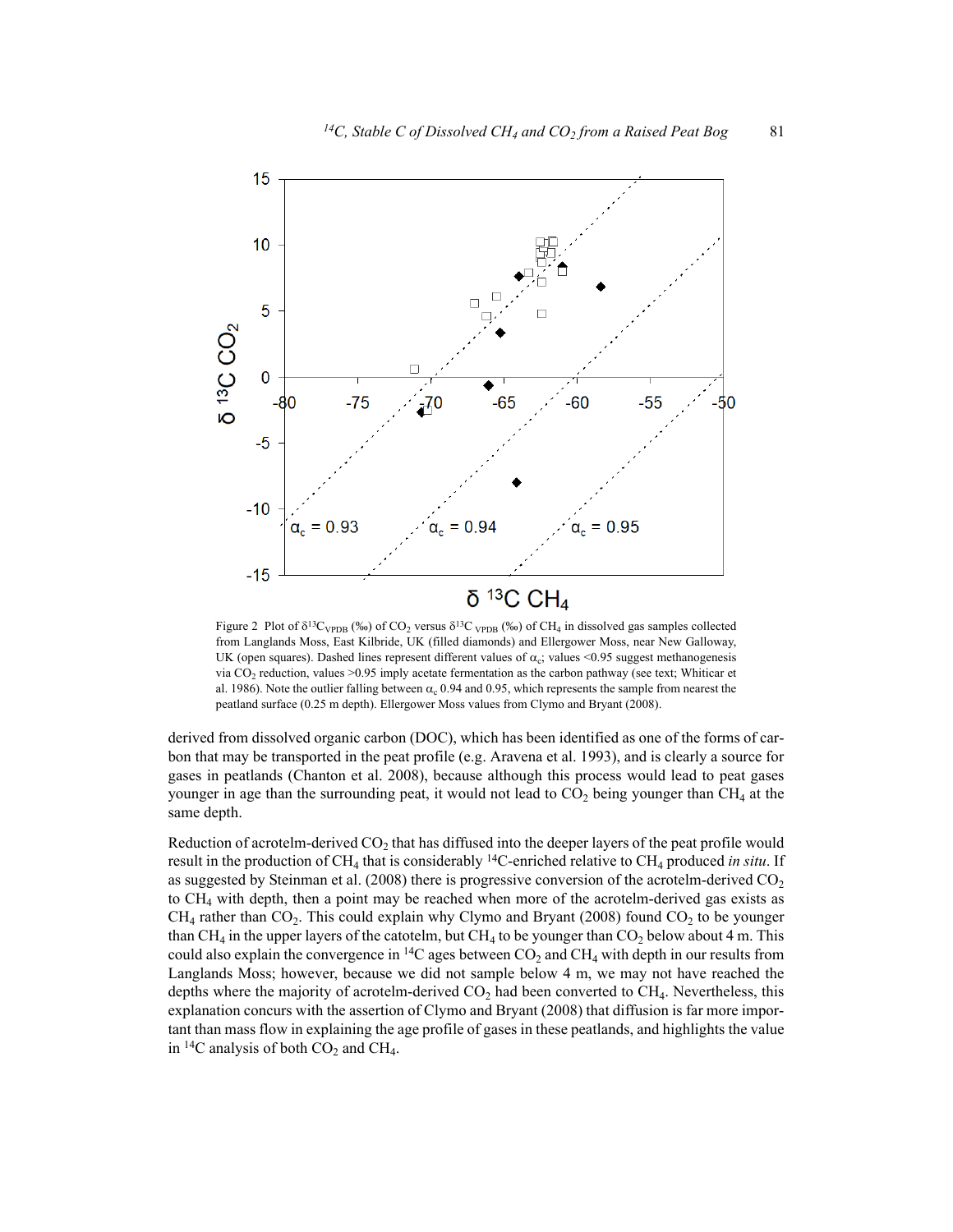### **CONCLUSIONS**

New methods for the *in situ* collection of dissolved gases from peat profiles, and subsequent isolation of the  $CO<sub>2</sub>$  and  $CH<sub>4</sub>$  components have been developed and tested. The field sampling equipment is simple to construct and install, and causes minimal site disturbance. The molecular-sieve-based procedures to separate  $CO<sub>2</sub>$  and  $CH<sub>4</sub>$  components of sample gases in the laboratory are more rapid than existing techniques, yet perform the task extremely well as shown by tests on standard gas mixtures of known isotopic composition. Results from field samples collected across a range of depths from a raised peat bog showed carbon isotope values for  $CO<sub>2</sub>$  and  $CH<sub>4</sub>$  with similar trends and magnitude to previous studies. These results confirm earlier suggestions of the importance of  $CO<sub>2</sub>$  reduction for methanogenesis in the deeper layers of some peat bogs, and the 14C results in particular show the influence of acrotelm-derived  $CO<sub>2</sub>$  in the catotelm.

# **ACKNOWLEDGMENTS**

We thank staff at the NERC Radiocarbon Facility (Environment) and SUERC AMS Facility. NERC is acknowledged for funding the isotope analyses and we are grateful to John Hawell and South Lanarkshire Council for site access, and to an anonymous reviewer whose comments led to improvements in the manuscript.

#### **REFERENCES**

- Aravena R, Warner BG, Charman DJ, Belyea LR, Mathur SP, Dinel H. 1993. Carbon isotopic composition of deep carbon gases in an ombrogenous peatland, northwestern Ontario, Canada. *Radiocarbon* 35(2):271–6.
- BDH. No date. 'Union Carbide' molecular sieves for selective adsorption. BDH Chemicals Ltd, UK.
- Chanton J, Glaser PH, Chasar LS, Burdige DJ, Hines ME, Siegel DI, Tremblay LB, Cooper WT. 2008. Radiocarbon evidence for the importance of surface vegetation on fermentation and methanogenesis in contrasting types of boreal peatlands. *Global Biogeochemical Cycles* 22: GB4022, doi:10.1029/ 2008GB003274.
- Chapman SJ, Thurlow M. 1996. The influence of climate on CO<sub>2</sub> and CH<sub>4</sub> emissions from organic soils. *Agricultural and Forest Meteorology* 79(4):205–17.
- Charman DJ, Aravena R, Warner BG. 1994. Carbon dynamics in a forested peatland in north-eastern Ontario, Canada. *Journal of Ecology* 82(1):55–62.
- Charman DJ, Aravena R, Bryant CL, Harkness DD. 1999. Carbon isotopes in peat, DOC,  $CO<sub>2</sub>$ , and  $CH<sub>4</sub>$  in a Holocene peatland on Dartmoor, southwest England. *Geology* 27(6):539–42.
- Chasar L, Chanton J, Glaser PH, Siegel DI, Rivers J. 2000. Radiocarbon and stable carbon isotopic evidence for transport and transformation of dissolved organic carbon, dissolved inorganic carbon, and  $CH<sub>4</sub>$ in a northern Minnesota peatland. *Global Biogeochemical Cycles* 14(4):1095–108.
- Clymo RS, Bryant CL. 2008. Diffusion and mass flow of dissolved carbon dioxide, methane, and dissolved organic carbon in a 7-m deep raised peat bog. *Geochimica et Cosmochimica Acta* 72(8):2048–66.
- Coleman D, Liu C-L, Riley KM. 1988. Microbial methane in the shallow Paleozoic sediments and glacial deposits of Illinois, USA. *Chemical Geology* 71(1–3): 23–40.
- Freeman S, Bishop P, Bryant C, Cook G, Dougans D, Ertunc T, Fallick A, Ganeshram R, Maden C, Naysmith P, Schnabel C, Scott M, Summerfield M, Xu S. 2007. The SUERC AMS laboratory after 3 years. *Nuclear Instruments and Methods in Physics Research B* 259(1):66–70.
- Garnett MH, Hardie SML. 2009. Isotope  $(^{14}C$  and  $^{13}C)$ analysis of deep peat  $CO<sub>2</sub>$  using a passive sampling technique. *Soil Biology and Biochemistry* 41(12): 2477–83.
- Garnett MH, Hartley IP. 2010. A passive sampling method for radiocarbon analysis of atmospheric  $CO<sub>2</sub>$ using molecular sieve. *Atmospheric Environment* 44(7):877–83.
- Garnett MH, Hartley IP, Hopkins DW, Sommerkorn M, Wookey PA. 2009. A passive sampling method for radiocarbon analysis of soil respiration using molecular sieve. *Soil Biology and Biochemistry* 41(7):1450–6.
- Gulliksen S, Scott M. 1995. Report of the TIRI workshop, Saturday 13 August, 1994. *Radiocarbon* 37(2): 820–1.
- Gut A, Blatter A, Fahrni M, Lehmann BE, Neftel A, Staffelbach T. 1998. A new membrane tube technique (METT) for continuous gas measurements in soils. *Plant and Soil* 198(1):79–88.
- Hardie SML, Garnett MH, Fallick AE, Rowland AP, Ostle NJ. 2005. Carbon dioxide capture using a zeolite molecular sieve sampling system for isotopic studies  $(^{13}C)$ and 14C) of respiration. *Radiocarbon* 47(3):441–51.